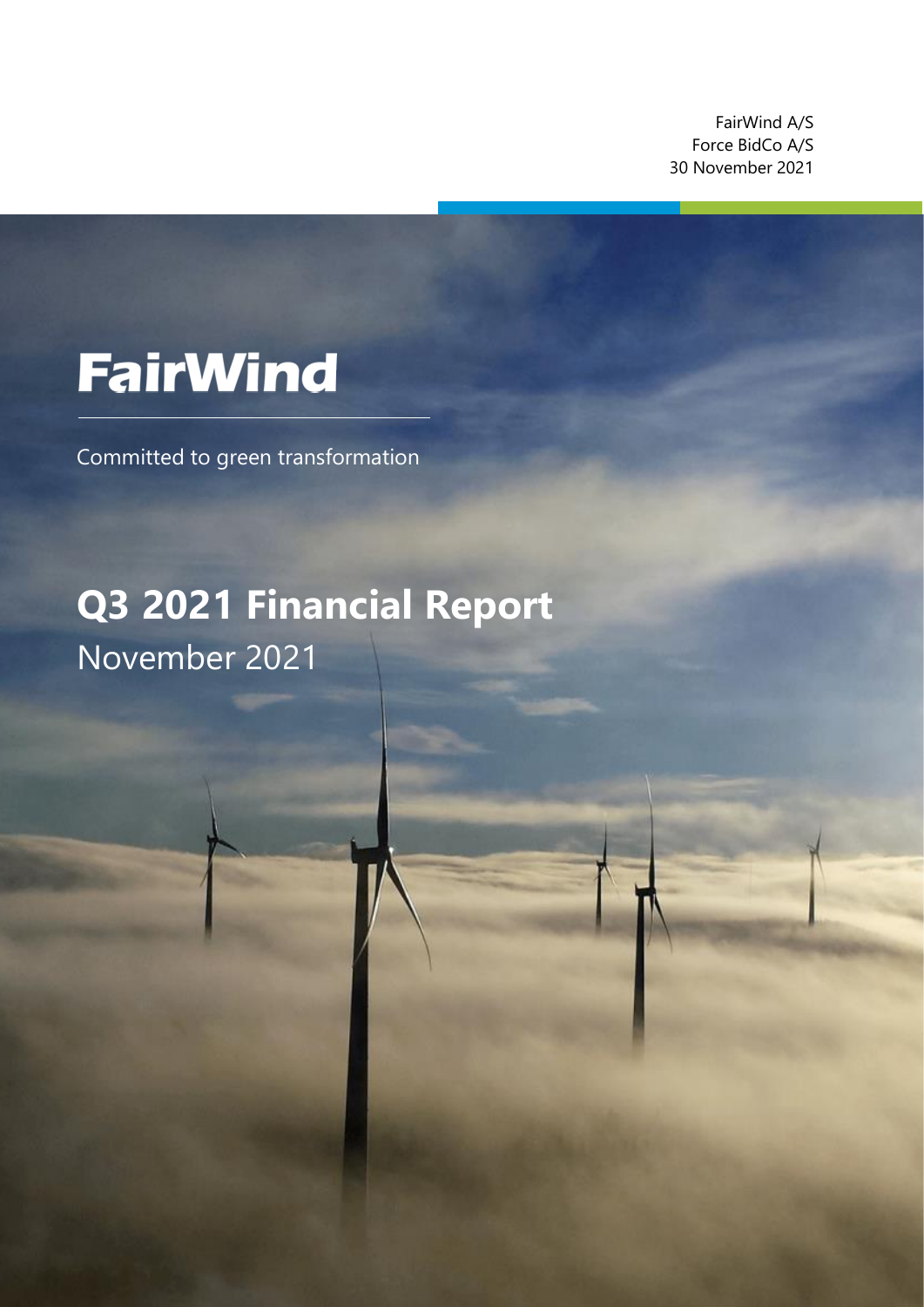### About Fairwind

Force BidCo A/S is the parent company to FairWind A/S.

FairWind is the global market leader within onshore wind turbine installation, with a strong presence also within offshore and service. With its global presence and capabilities, FairWind is strategic partner and sub-supplier to wind turbine OEMs in +40 countries. The company is headquartered in Vejle, Denmark, with its main technician hub in Stettin, Poland.

z

The underlying market is growing rapidly, as renewable energy is enjoying political support and support of the public. In addition, technology advancements make renewables an increasingly attractive energy source. Renewable energy sources will account for all growth in energy generation towards 2050 and wind is the single biggest contributor to the energy transition.

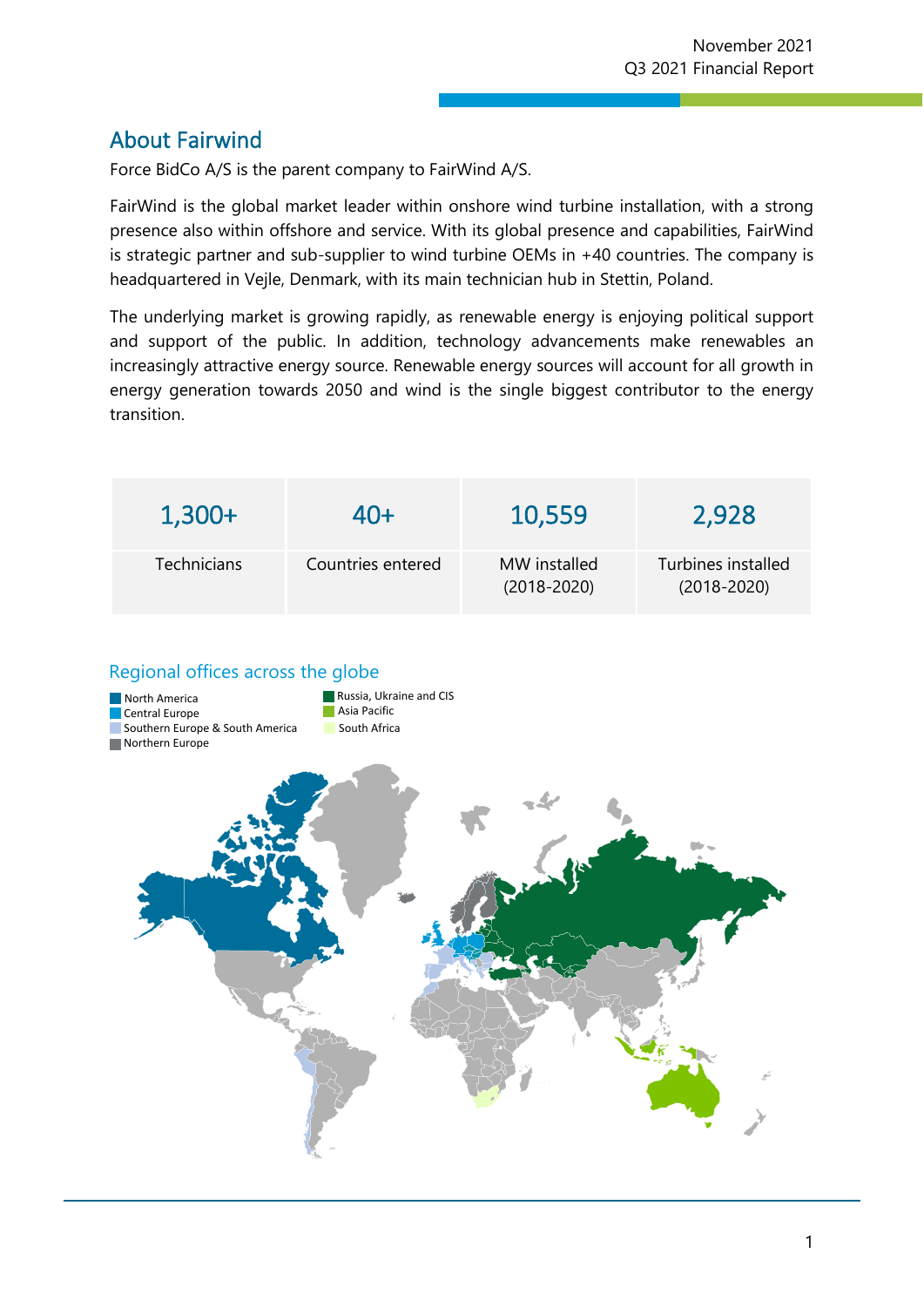## Highlights interim report for Q3 2021

Third quarter 2021, FairWind A/S

- Total revenue of DKK 317m
- Reported EBITDA of DKK 35m
- Profit for the period amounted to DKK 18m

#### Financial review

As FairWind A/S was acquired by Force BidCo A/S in 2021, hence accounts for both companies will be shown in the report. Both FairWind A/S and Force BidCo A/S will within 12 months change accounting policy to IFRS but are currently reporting under Danish GAAP.

z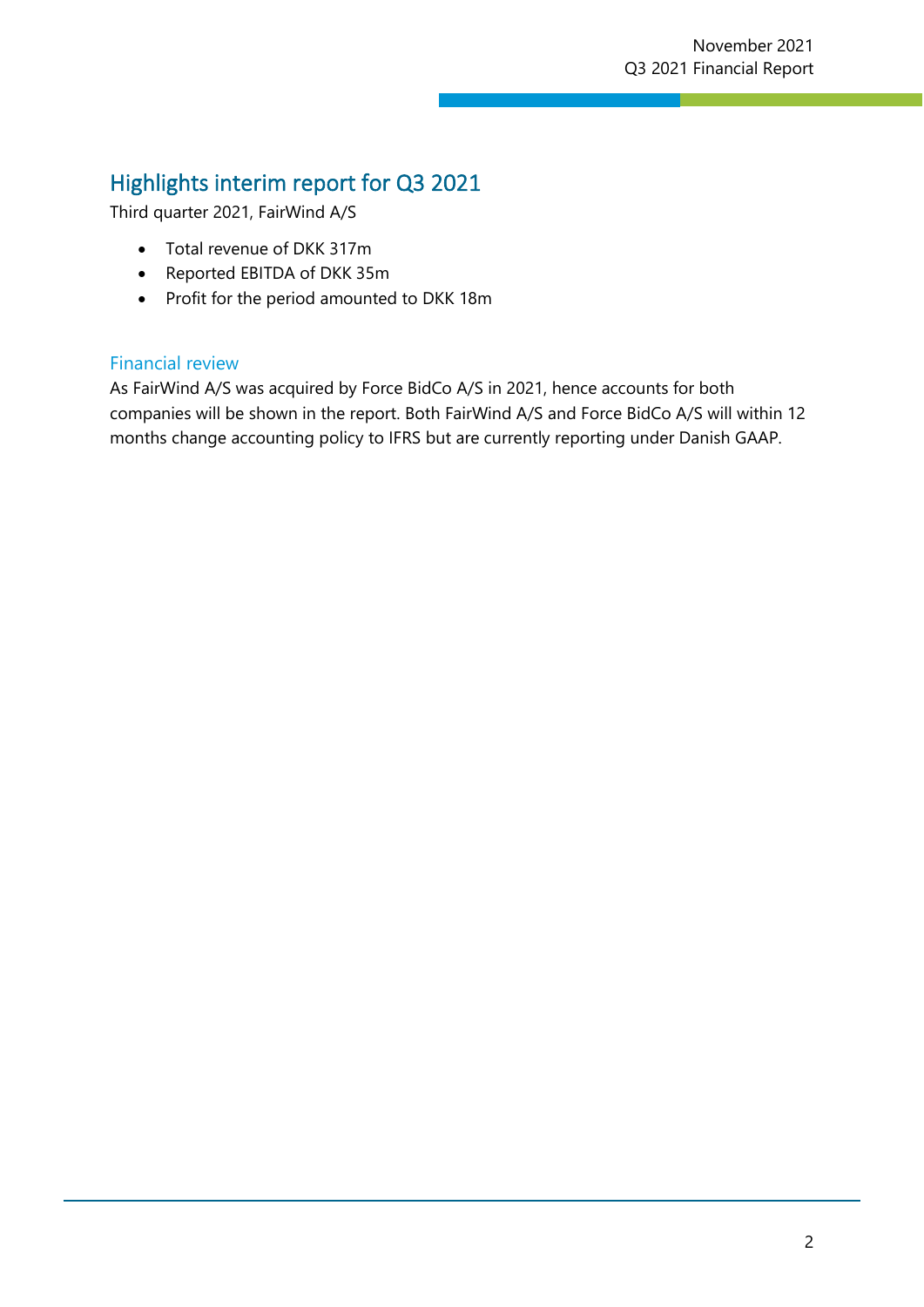#### November 2021 November 2021 Q3 2021 Financial Report Q3 2021 Financial Report

#### **Message from CEO**

The third quarter of the year reached a turnover of 316.5m DKK, mainly caused by delay in projects that have been postponed to 2022. Though, the outlook for the future is positive

z

#### **Following the market developments**

The reduced turnover in Q3 must be seen as a consequence of the struggles that our customers face, which causes delays in ongoing projects. These delays are a result of, but are not limited to, component delays due to transport, the increased price of transport, as well as the increased price of steel. We will see many of the same challenges when we start looking into the result for Q4.

Though, many of delayed projects will be executed in 2022, which means that FairWind will realize some of the postponed turnover here. At the same time, we see that our customers have won an increased number of projects for 2022, making our outlook for 2022 significantly brighter, compared to 2021.



When looking at customers, we see a strong opportunity in the fact that Vestas, to who we are a strategic partner, has acquired the full ownership of MHI. This puts FairWind in a much stronger position for supporting Vestas in future offshore projects. To support this expected growth, which we also expect in onshore, we are focused on educating even more skilled technicians, of which we currently educated +400 in 2021 from our own academy, making us a market-leading supplier of technicians to the market.

Overall, our organization has done a good job increasing productivity, and we are still looking into a strong market, even though there currently are postponements.

#### **John Funch, CEO FairWind**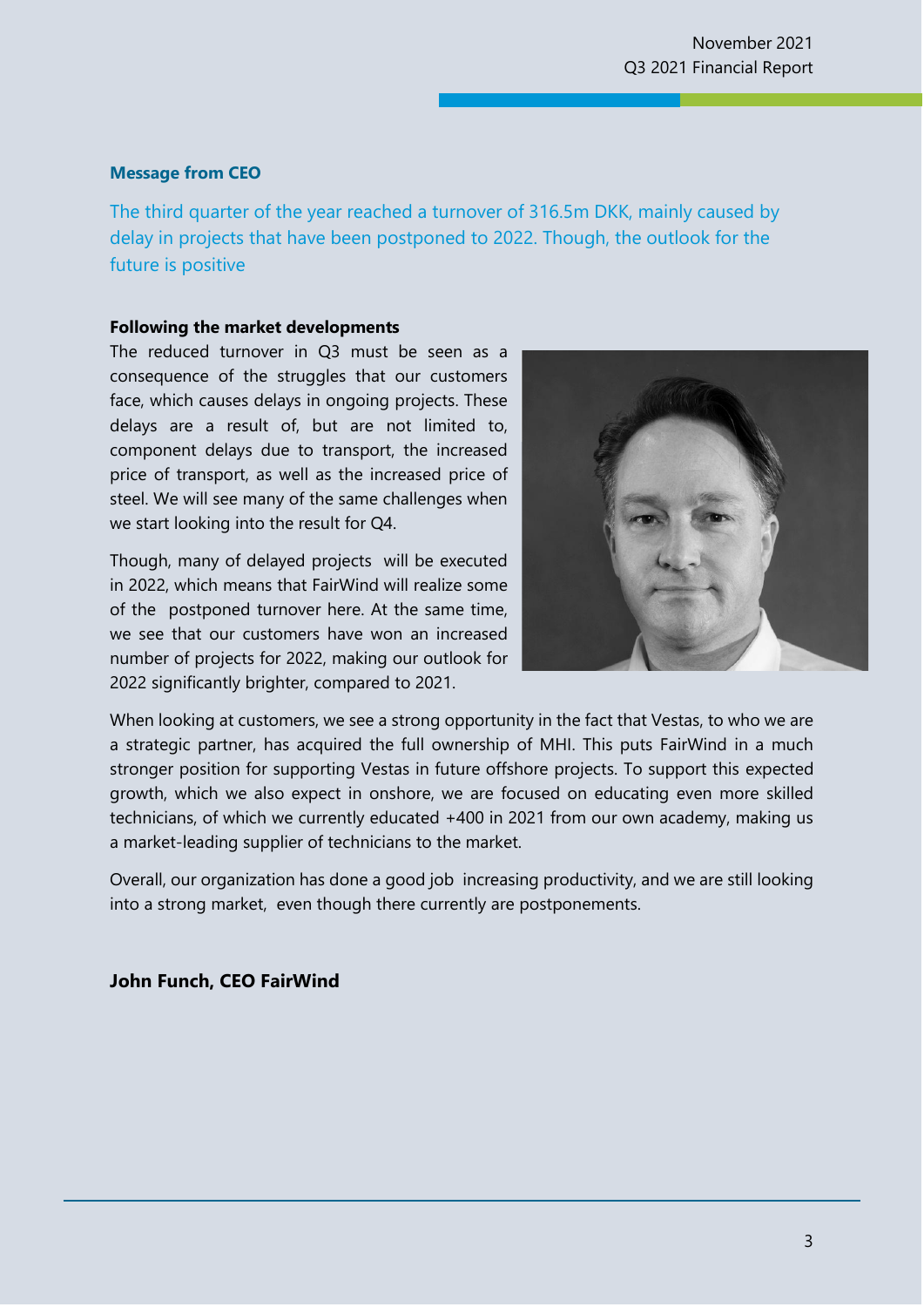#### **Profit & Loss Statement – Consolidated**

|                                 | <b>FairWind A/S</b> | <b>Force BidCo A/S**</b> |
|---------------------------------|---------------------|--------------------------|
| <b>DKK '000</b>                 | $1.7 - 30.9.2021$   | 1.7 - 30.9. 2021         |
| Net revenue                     | 316 512             | 7034                     |
| Direct costs                    | (244602)            | (5436)                   |
| Personnel expenses              | (20637)             | (459)                    |
| Other external expenses         | (16076)             | (2635)                   |
| Depreciation and amortization   | (3864)              | (86)                     |
| <b>Operating profit/loss</b>    | 31 333              | (1582)                   |
| <b>Financial result</b>         | (6886)              | (13 222)                 |
| <b>Profit/loss before taxes</b> | 24 447              | (14804)                  |
| Taxes                           | (5960)              | 3701                     |
| Profit/loss for the period      | 18 4 8 7            | (11103)                  |

z

#### *Reporting: Danish GAAP*

\*\* Fairwind A/S numbers are consolidated in figures for Force BidCo A/S for period since the acquisition.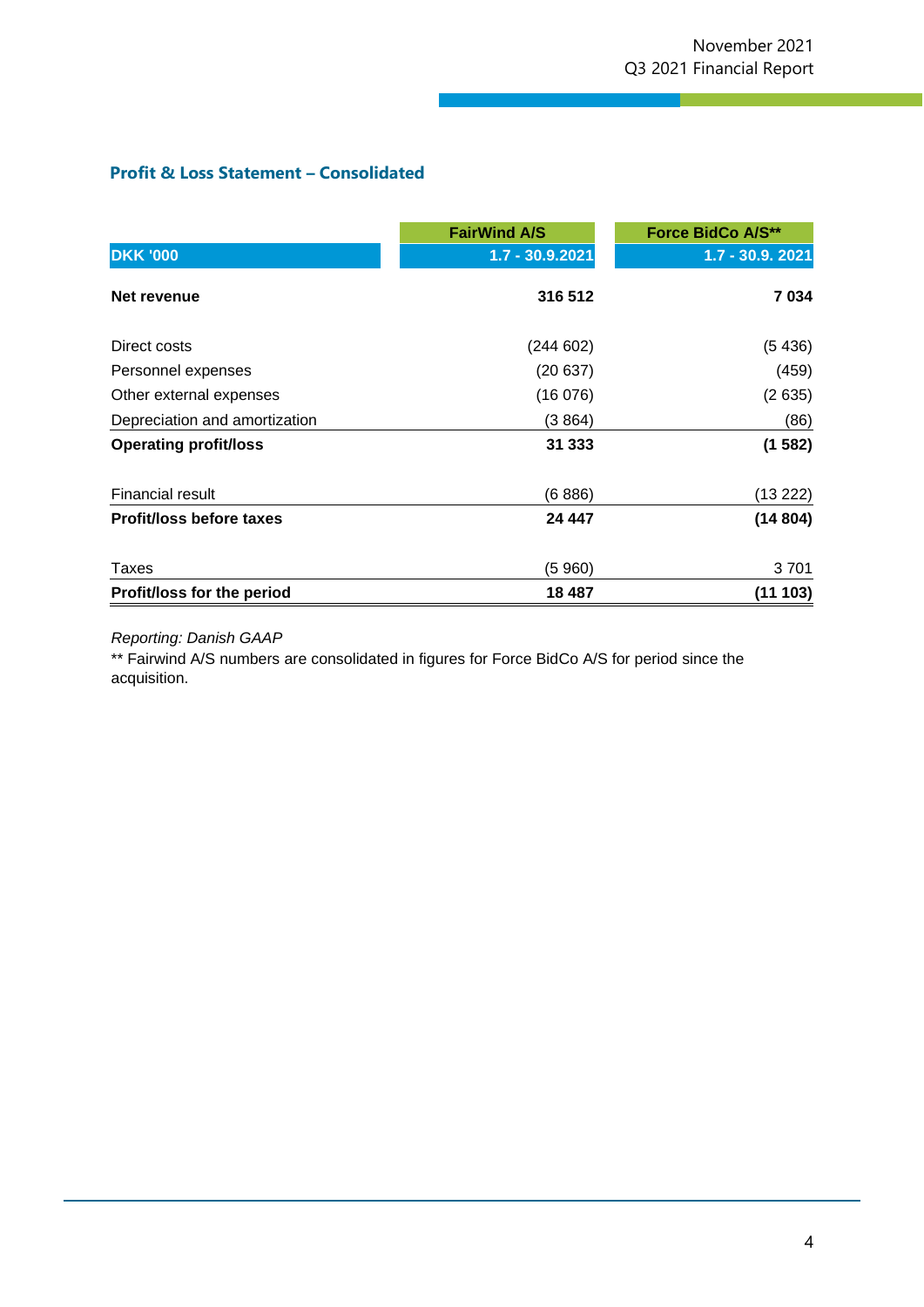z

#### **Balance Sheet**

|                                     | <b>FairWind A/S</b> | <b>Force BidCo A/S</b> |
|-------------------------------------|---------------------|------------------------|
| <b>DKK '000</b>                     | 30.9.2021           | 30.9.2021              |
| <b>Assets</b>                       |                     |                        |
| Goodwill                            | 15 376              | 496 485                |
| Tangible fixed assets               | 27 182              | 27 182                 |
| <b>Financial assets</b>             |                     |                        |
| <b>Total fixed assets</b>           | 42 558              | 523 667                |
| Trade receivables                   | 237 749             | 237 749                |
| Work in progress                    | 95 630              | 95 630                 |
| Inventory                           | 2 1 9 4             | 2 1 9 4                |
| Intercompany receivables            |                     |                        |
| Other receivables                   | 14 8 54             | 34 259                 |
| Accrued courses                     | 13 4 91             | 13 4 91                |
| Deferred tax                        | 11918               | 11 918                 |
| Other accruals                      |                     | 12 276                 |
| Cash                                | 66 488              | 66 488                 |
| <b>Total current assets</b>         | 442 324             | 474 005                |
| <b>Total assets</b>                 | 484 882             | 997 672                |
| <b>Equity and liabilities</b>       |                     |                        |
| <b>Equity</b>                       | 114 020             | 350786                 |
| Long term liabilities               |                     | 372 038                |
| Credit institutions                 | 24 138              | 24 138                 |
| Trade payables                      | 75 750              | 75 750                 |
| Accrued costs (reservations)        | 125 061             | 125 061                |
| <b>Other liabilities</b>            | 145 913             | 49899                  |
| <b>Short term liabilities</b>       | 370 862             | 274 848                |
| <b>Total liabilities</b>            | 370 862             | 646 886                |
| <b>Total equity and liabilities</b> | 484 882             | 997 672                |

*Reporting: Danish GAAP*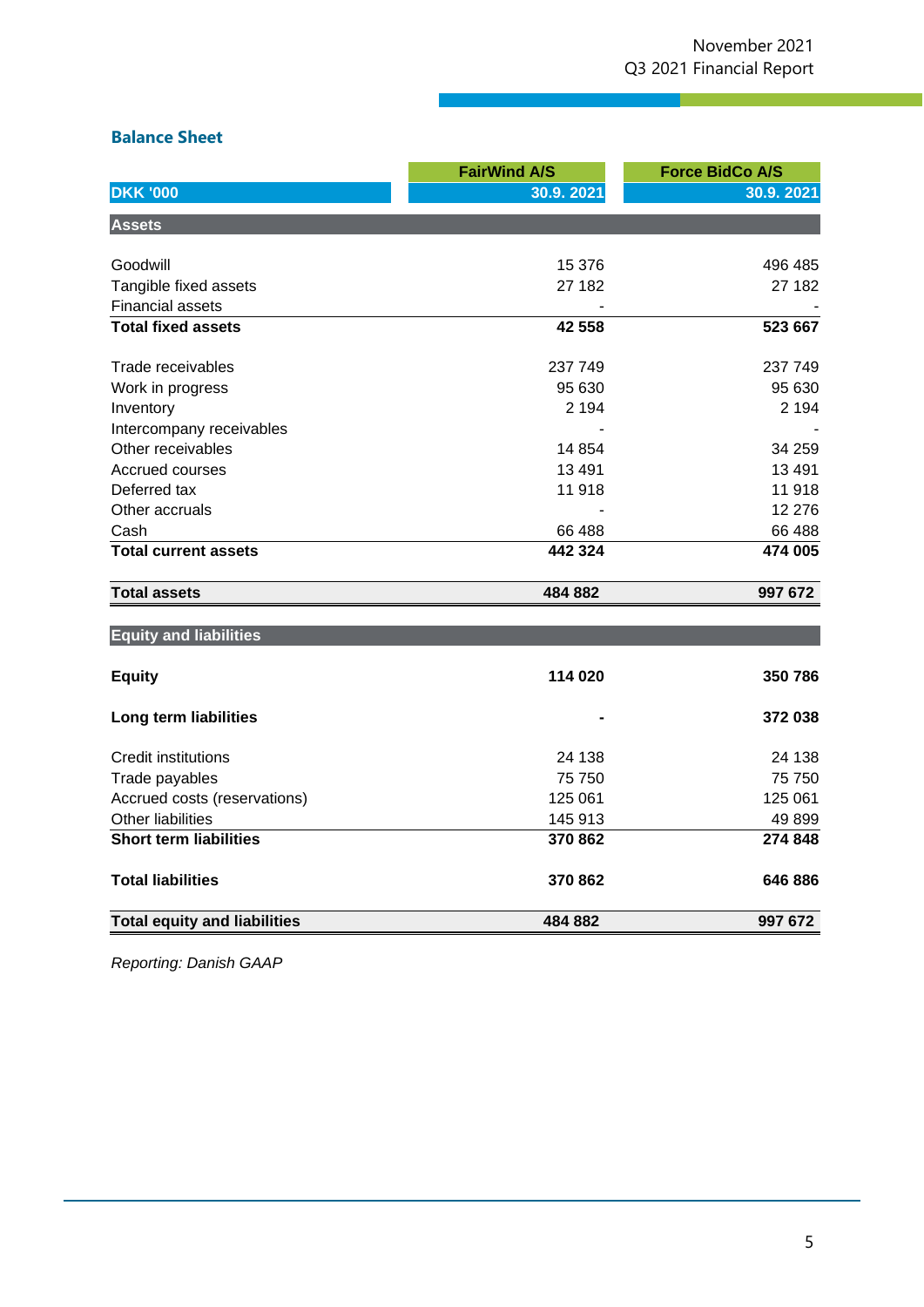#### **Cash Flow Statement**

|                                     | <b>FairWind A/S</b> | <b>Force BidCo A/S</b> |
|-------------------------------------|---------------------|------------------------|
| <b>DKK '000</b>                     | $1.7 - 30.9.2021$   | $1.7 - 30.9.2021$      |
|                                     |                     |                        |
| Cash flow from operations           | 21 5 65             | 6 2 1 8                |
| Cash flow from investing activities | (6 490)             | (601619)               |
| Cash flow from financing activities | 84 473              | 714 355                |
| Net increase/decrease in cash       | 99 548              | 118 954                |
| Cash starting balance               | (57 198)            | (57 198)               |
| <b>Cash ending balance</b>          | 42 350              | 61 756                 |

z

*Reporting: Danish GAAP*